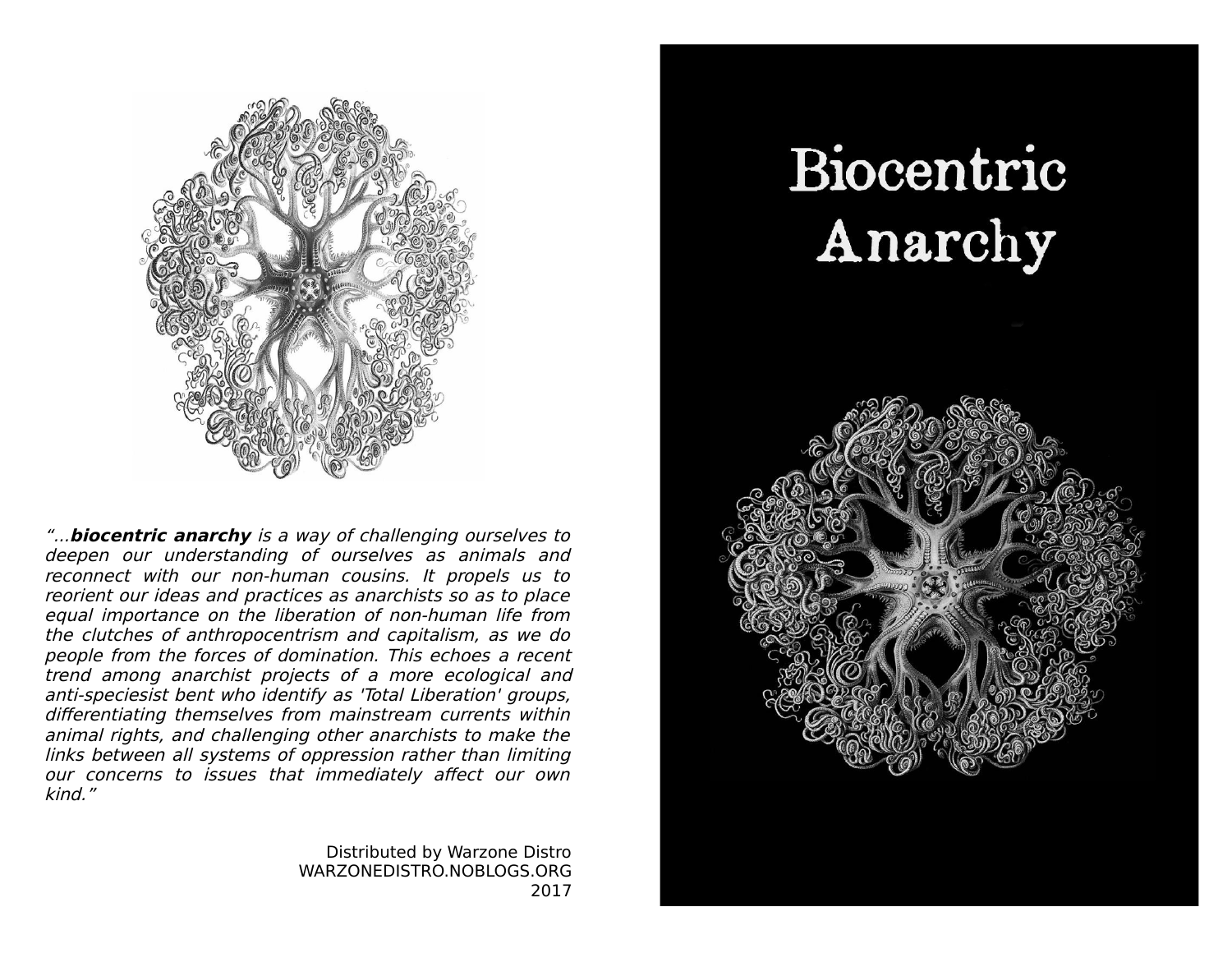**This zine was written in London in 2016 by a person who's considered herself an anarchist and vegan for around 12 years. It is not pretending to present some fully-fledged theory nor is it meant to be prescriptive, but is a personal text designed to spark thought and discussion.**

## **Sick Societies**

This is a text emanating from love for life on this planet and despair at its continued degradation. By life I mean the totality of plants, animals, fungi and bacteria that populates the biosphere. This text is a call to broaden and deepen dominant, human- centered conceptions of anarchy, and to attack anthropocentrism both within anarchist circles and wider society.

**Anthropocentrism** is the arrogant belief or assumption that humans are at the centre of the universe, and that our desires take precedence over those of all other living beings combined. Combined, because we cannot harm some species (such as saltwater fish), without also harming the ecosystems which they form part of (such as sea birds, marine mammals, bacteria, humans, and so on). Actions deriving from an anthropocentric worldview are determined by what is perceived to provide the most benefit to us as people, including supposedly benign interventions made under the guise of 'conservation'. Anthropocentric conservationism is also often found among ecologists and some green anarchists, who fail to recognise that the dominant urge to control/steward what is wild (e.g. through 'woodland management', culling animals in the name of "indigenous" species who they deem more deserving of life) is at heart of the problem.

A logical conclusion of anthropocentrism is **speciesism** – relations of domination over other living beings based on the inferior value we give them. This translates to the treatment of all non-human lives as lesser than those of our own species, with some lives (eg. those of "pets") deemed more worthy of compassion than others. The differential treatment among nonhuman animals is likewise based on their perceived value to our own species, common factors being financial worth, cuteness, beauty and utility.

Speciesism justifies relations of ownership and domestication of other animals, which allows us to keep them in cages, control

I'll end here with a quote from Black Seed (Issue 1) on the topic of rewilding and reconnection:

"For most green/anti-civilization/primitivist anarchists, rewilding and reconnecting with the earth is a life project. It is not limited to intellectual comprehension or the practice of primitive skills, but instead, it is a deep understanding of the pervasive ways in which we are domesticated, fractured, and dislocated from our selves, each other, and the world, and the enormous and daily undertaking to be whole again. Rewilding has a physical component which involves reclaiming skills and developing methods for a sustainable co- existence, including how to feed, shelter, and heal ourselves with the plants, animals, and materials occurring naturally in our bioregion. It also includes the dismantling of the physical manifestations, apparatus, and infrastructure of civilization. Rewilding has an emotional component, which involves healing ourselves and each other from the 10,000 year-old wounds which run deep, learning how to live together in non-hierarchical and non-oppressive communities, and deconstructing the domesticating mindset in our social patterns.

Rewilding involves prioritizing direct experience and passion over mediation and alienation, re-thinking every dynamic and aspect of our reality, connecting with our feral fury to defend our lives and to fight for a liberated existence, developing more trust in our intuition and being more connected to our instincts, and regaining the balance that has been virtually destroyed after thousands of years of patriarchal control and domestication. Rewilding is the process of becoming uncivilized.

For the Destruction of Civilization! For the Reconnection to Life!"

\*\*\*

Booklet version by Warzone Distro & The Feral Space collective www.theferalspacecollectivexvx.blogspot.com

> Original version can be found at Sprout Distro www.sproutdistro.com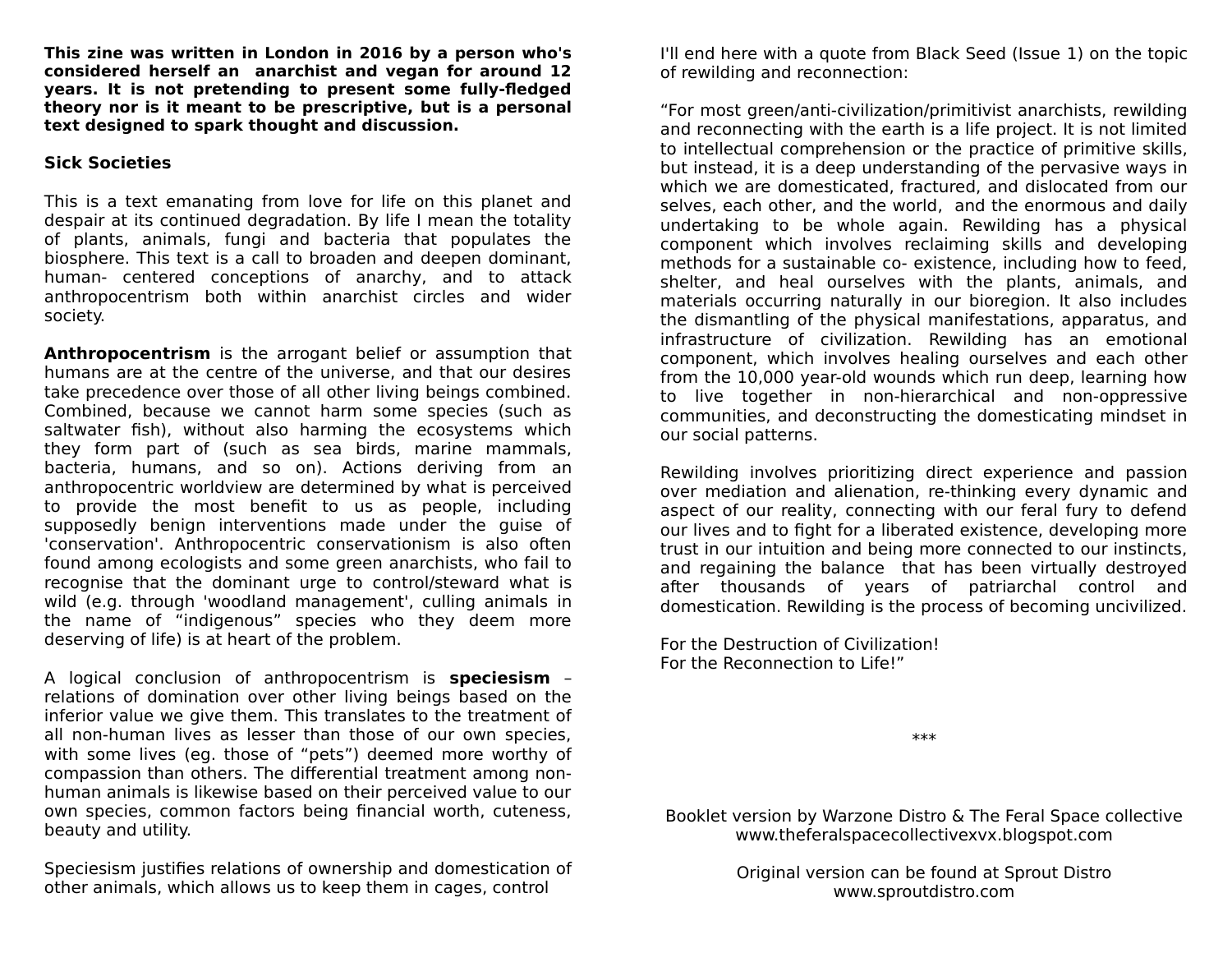cheap supermarket food when these things feel like the most viable option for survival, but I think this question is a pretty good starting point for the destruction of the miserable conditions we live under. Recognising that catastrophe has befallen the planet countless times before humans ever disgraced the earth with our presence, and given the difficulty of measuring the impact of our actions in societies as complex as ours, this question is probably a good way to navigate the colliding meteors that come our way.

This starting point is also helpful because it should leave nothing uninterrogated, compelling us to consider everything from how we relate to our friends, lovers, children and the elderly; to more abstract questions, such as what we consider food and how we obtain it, how we go about education, how we relate to other species, migrants, our bosses, politicians, technology, gender and so on.

This question can inform our actions from the most banal to the more unusual. A person's choice to live a vegan life doesn't therefore have to be based on whether there is or isn't a direct causal link between them paying Tescos £5 for the burgers and the slaughter of the cows. Rather, it may come from a desire to act out of honour and respect for these creatures, and to have as little as possible to do with their domestication, slavery and torture. The simplistic retort that veganism isn't going to "overthrow capitalism" is surprisingly common among people who call themselves anarchists, but capitalism is a culture, an assemblage of social relationships, attitudes, behaviours and relationships sustained by an uncountable number of individual actions and choices. And anyway, since when did they last do something they felt truly counted towards "overthrowing capitalism"?

For many, the answer to this question is also not likely to be satisfied by purely making changes to their lifestyles. When there is a terrible destruction of the things one loves, conflict with those who create and protect the current order, and the risk that comes with this conflict are equally necessary. Getting out of our comfort zones, unbinding ourselves from the constraints of passivity and overcoming some of our fears to attack the architects of our prison society and live lives with even moments of freedom is a vital part of **rewilding ourselves**.

their reproduction, destroy kinship bonds, inject them with chemicals/hormones, microchip, mutilate, and experiment on them, and intensively breed them for our pleasure (food, fashion, sports, pets) on a garganutuan scale.

Speciesism enables Homo Sapiens to profess a wisdom unique among beasts, yet Homo Carceralis would be a more appropriate moniker, as our species is arguably the only one known to imprison itself within myriad institutions of domination. Most species cannot be domesticated, and every life form will struggle against anything that stands in its way. Yet we create ever more complex societies, imprisoned like Russian dolls within the borders of states, wage slavery, patriarchy, in metropoles of hostile architecture and sterility, boxed up in our coffin-like apartments and resorting to the cold comfort of the internet for some sense of connection to our fellow humans. Of course there is resistance and attempts to forge an independent and free existence, but for the most part we are content to build our own prisons and work as each others' screws. Wildlife is a reminder of another part of us, a part that has been largely suppressed over the course of millenia, a part our rulers work every day to keep down, and which we frequently keep in check in ourselves and each other.

This domestication infects us to varying degrees by a sickness sometimes called **alienation**. This sickness affects us on the level of our relationships with ourselves, with other people, and with the rest of the planet. Many of us are lonely, unhappy and dissatisfied, which contributes to unhealthy attitudes to everything from foreigners, to sex, to celebrities, to other species.

Modern urban life allows us to compartmentalise our experiences, which aggravates our alienated condition. So, we can fly to Canada for a holiday and 'be in nature', admire the spectacular landscape and take lots of photos, then go back to our jobs, eat animals that have been specially bred for our dinner plates, buy loads of plastic crap, never need to think about how we live, where our food comes from, where our waste goes and so on. For all we criticise capitalism, we need to recognise that it has given many of us (especially city-dwellers in "developed" countries) the luxury of not having to think about essentials like how our food is produced, how to treat illnesses from the plants around us, or how to respect the land that sustains us. Another common example of this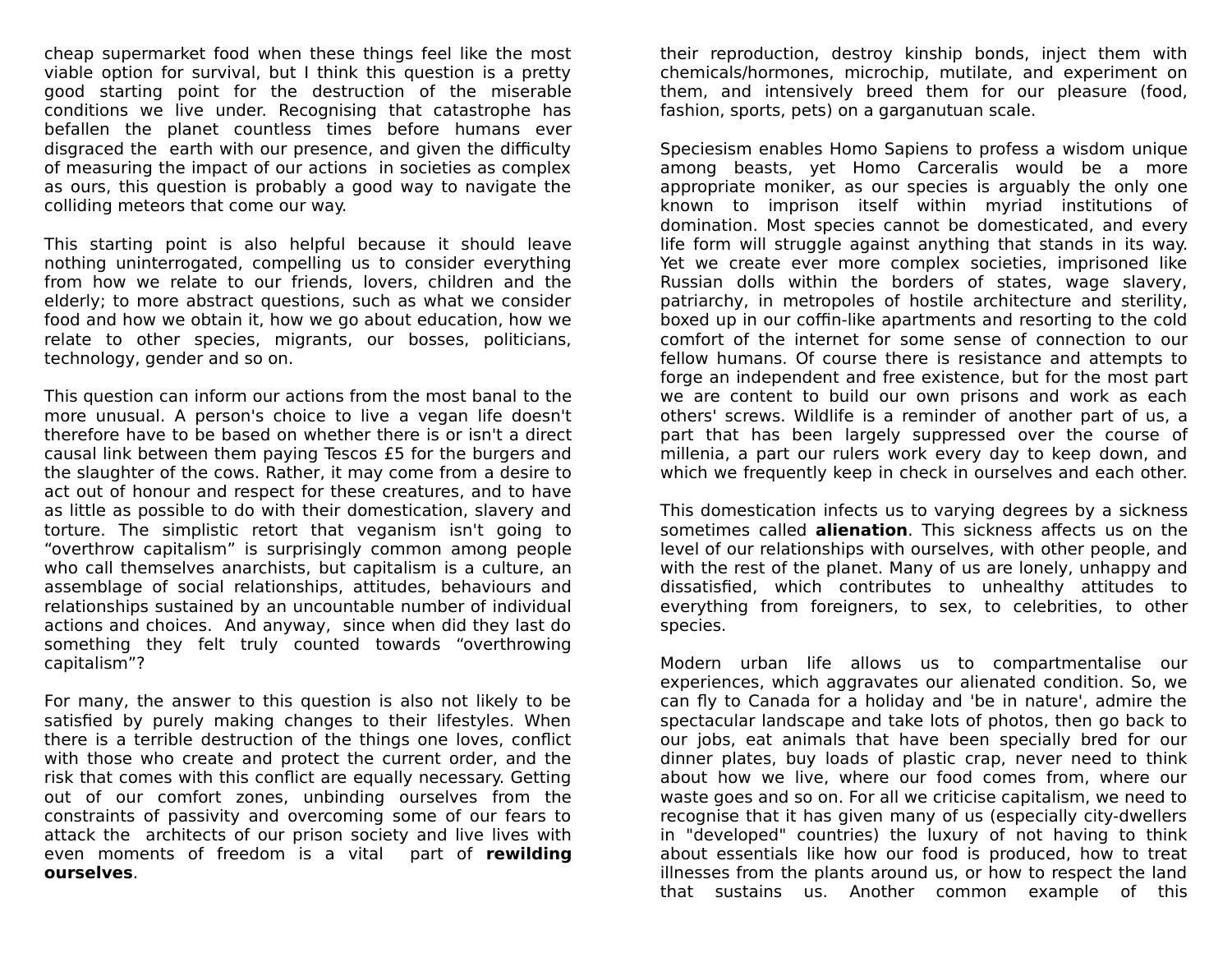compartmentalisation is the phenomenon of pets, whereby we select an individual animal who we decide to care about. We may even fetishize particular species (eg. cats), and yet for many people the idea of extending their concern to other animals – particularly those designated the status of livestock – never even enters their consciousness.

## **Because we're all beasts of burden**

As an anarchist, I try to live my life in ways that undermine systems of domination and work towards the liberation of all. These systems include capitalism, states, racism, patriarchy, and anthropocentrism. Anthropocentrism, like all systems of domination, does not exist in isolation from other relations of oppression, rather these systems tend to reinforce one another.

With specific reference to patriarchy, capitalism, colonialism and racism, I'll now look at a select few examples of how anthropocentrism reinforces and is bolstered by different systems of oppression, and how their existence is maintained by the same fundamental mechanisms.

## **Female bodies as machines of reproduction**

Like women under patriarchy, the bodies and reproductive systems of non-human females are considered the dominion of the powerful. For example:

- Female cows are repeatedly raped (forcibly made pregnant by artificial insemination), made to give birth each year, and have their newborn calves taken from them so as to ensure a constant supply of milk to satisfy human desires. The bodies of female cows are used as machines of mass production, udders swollen with injected hormones and intensive breeding, strapped to devices so that the milk normally destined for their young can be appropriated by humans.

- Farmed female prawns around the world have their eyestalks severed as a matter of routine in order to speed up the maturation of their ovaries (which, due to their stressful and unnatural conditions, do not otherwise mature in domestic environments).

- Pregnant sows (female pigs) are confined to farrowing crates – cages the size of their bodies which render them immobile.

Similarly, a key element of a biocentric outlook is it's **demassifying** tendency. This means not seeing 'nature', or particular species as a mass. For example, fish are invariably massified, so much so that the English language uses the singular word 'fish' to denote the plural. Like us of course, fish feel pain, have desires and form relationships. Demassifying means valuing individuals and their autonomy and desires, as much as the ecosystems they form part of.

#### Further, bionarchy involves **de-centering humans and questioning all anthropocentric worldviews.**

From these foundations, our actions in defence of the wilderness may be fed as much by reverence and love for its beauty and freedom, as for our hatred for the institutions of control, confinement and commodification. In this way **it is a nourishing force** that complements what can often feel like a personally corrosive rage and despair.

Continuing on a path of warfare against nature locks us within a morbid logic and increases our sicknesses exponentially. To take a mundane example, our toilets use fresh water to take sewage to enormous chemical processing plants, before it is pumped back into freshwater systems such as rivers. This process requires a large amount of energy and water, and contaminates ecosystems with chemical pollutants on a vast scale. Meanwhile, chemical fertilisers are employed on crops worldwide, to the detriment to wildlife and the health of farmers and consumers. In contrast, humanure is a term used to refer to the composting of human shit for use as fertiliser. In this way, our human waste is life-giving. It nourishes the microbes and worms that feed off it, gives us more healthy food, and doesn't require scarce resources, enabling groups of people to do this autonomously. It is a circular, health-giving process, unlike the toxic dead-end dependency on industrial waste management.

How might we then approach action in the spirit of biocentric anarchy? For me personally, I think a good starting point is to ask myself "how do I want to live my life?" How much can I free myself and others from relationships of slavery, confinement, monetary value, misery, passivity and ugliness? How much can I help create moments and spaces of freedom, love, beauty, and the destruction of the commodification and control? We all compromise on various aspects of these at different times in our lives – getting a job, signing on, paying rent, and buying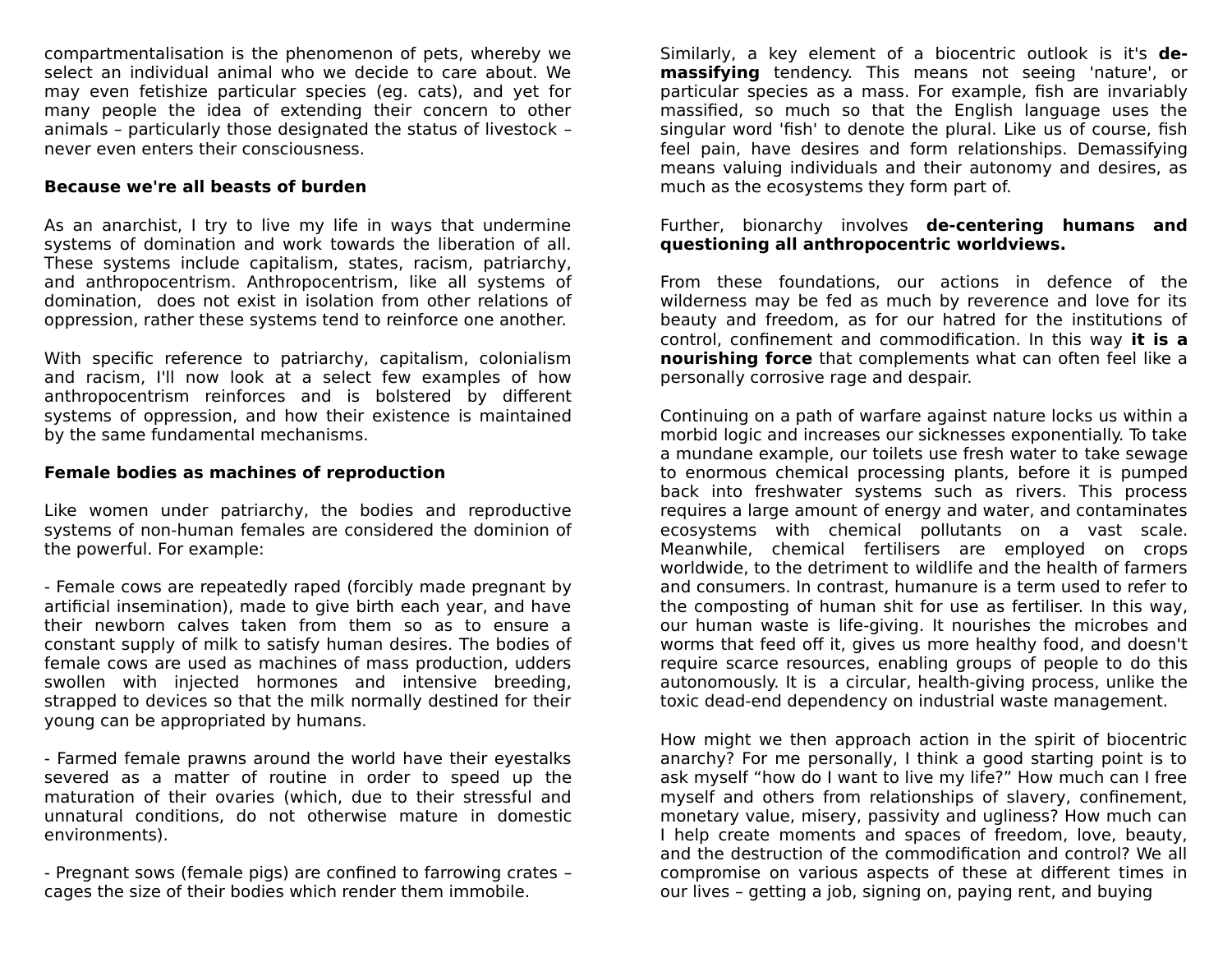# **So what might biocentric anarchy look like?**

A necessary first step is a **deepening of one's relationship with the world beyond our own species**. It is taking the time to really observe other lifeforms and communities. It is looking, listening and reflecting. It might involve reading about other living beings and the earth's history and processes, or even watching nature documentaries – particularly if you live in the city where wildlife is less common.

Taking the time to do this is conducive to a greater understanding of the the vast complexity and beauty of the earth and its ecosystems. If one really looks, one can start to **appreciate the great variety of forms of life and living, character, perception and desire**. Olms, for example, are salamanders that inhabit caves in South Eastern Europe. Living in darkness, they are nearly blind. However, they have the ability to detect light, make out chemicals, pick up vibrations, receive sounds in water, and sense magnetic fields. It is also thought that they can live for 10 years without eating, and can live for over 100 years in all. The variation found in nature is of course as much between individuals as it is between species.

Biocentric anarchy is honouring the wilderness and the individualities that inhabit it, and allowing what has been tamed to be **rewilded**. Whatever cruelty humans inflict on each other or other animals, I take some comfort from the fact that we are just one of millions of species on the planet. I am reminded that the lives of wild organisms are complex, fascinating, liberated, beautiful, mysterious, and free of the knowing and systemic cruelties of many of our own societies. Violence and struggle of course exists everywhere, in all living communities, yet systems of domination do not. A greater understanding should deepen our respect for and humility with regards to our relationships with the planet, **unlearning our tendency to destroy, control and interfere with the wilderness**, and fighting those who would.

By really taking the time to look, one can both appreciate the diversity of life, and at the same time recognise ourselves in other living beings. Some behaviours will be intelligible to us, a recogition that is essential to the process of de-othering nonhuman life.

They remain there for weeks while they feed their piglets through the metal bars, beyond which they are denied any contact with them.

- Modern hens are intensively bred so that their bodies can lay an average of 314 eggs per year, in contrast with their wild hens who only lay around 20.

- Finally, sexist and speciesist language ("bitch" ,"dog", "cow", "bird") is often invoked to keep women down, degrading both these animals and female humans in the process.

# **Capitalist accumulation**

Anthropocentrism and capitalism historically forced the mass dispossession of people from British land, through a process of enclosure aimed primarily at increasing the expanse of pastures for animals bred to meet the demands of the the 17th & 18th century meat and wool industries. The process involved the devastation of the country's woodland and the draining of many of its marshes, resulting in a massive loss of habitat and biodiversity for non-domesticated beings. Landless migrant humans headed towards a life of factory slavery in the sprawling cities, the only viable alternative beyond a life of banditry, while their ungulate cousins were to remain prisoners of the pastures. This laid the basis for today's unsustainably large urban populations and total dependency on the bosses for survival, intially in the form of closely-supervised factory labour. The factory model was refined and exported across the globe. This process of enclosure had been going on for centuries, but rapidly took up pace during this period, resulting in whole swathes of the country being depeopled, deforested, and replaced by specially-bred grazing animals. In time, changes in agricultural methods would mean that these creatures too would be moved into factories, and lives spent in cages would become the norm for animals bred to be eaten by humans.

## **Anthropocentrism in colonialism**

In a similar manner, anthropocentrism was integral to the rise of mercantile capitalism and colonialism; large tracts of what remained of Britain's forests were sacrificed to build vessels of imperial expansion, which in turn were used to appropriate land and 'resources' overseas. The history of colonialism is of course, also a story of ecological devastation, a well-known example